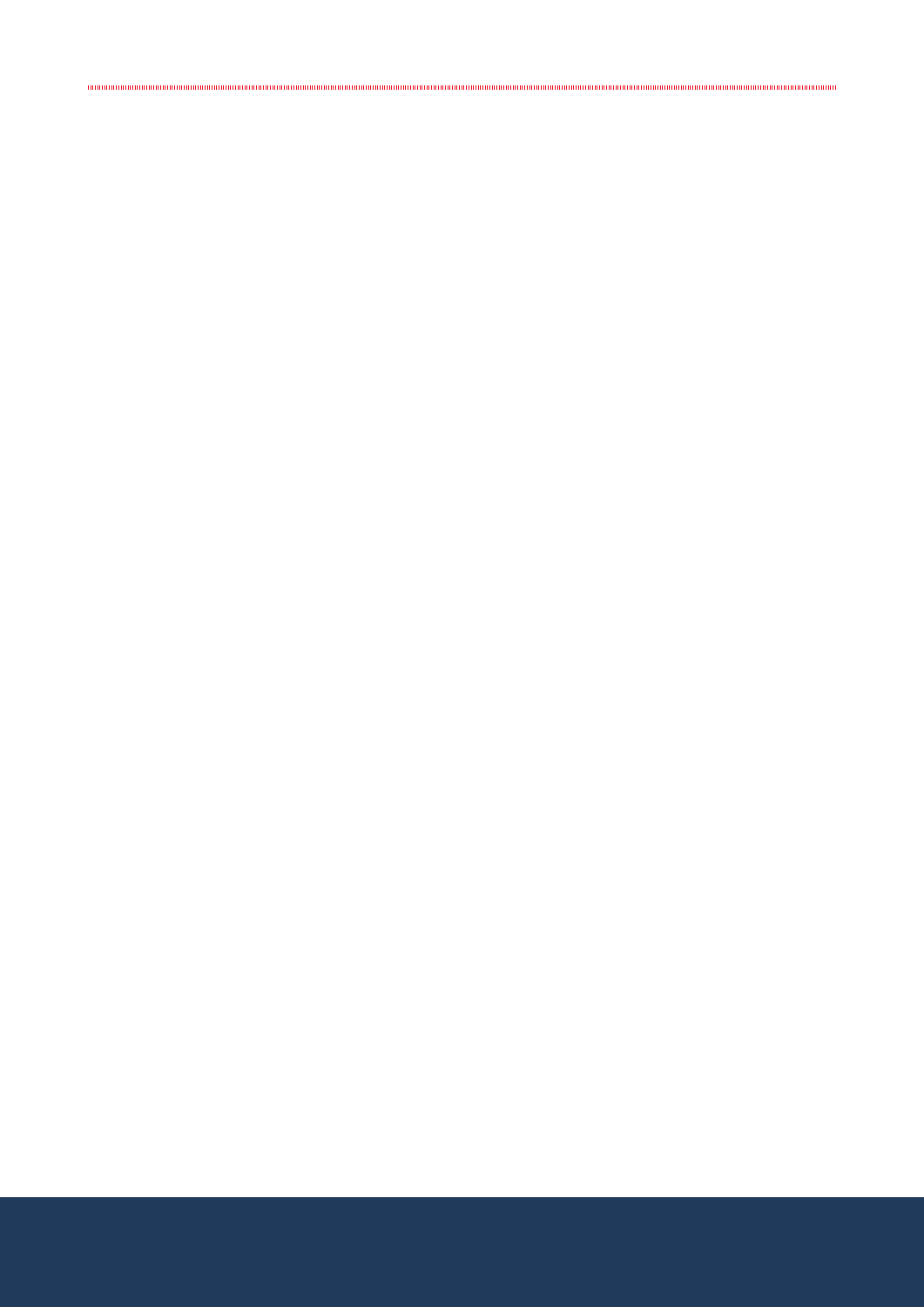#### **SUMMARY**

- 1) The Italian journey towards the elimination of HCV infection at the end of 2019
- 2) Impact of COVID-19 on the management of HCV-related liver diseases in Italy
- 3) ACE's position for the development of a treatment and prevention model for infectious diseases through the activation of Covid-19 – HCV co-screening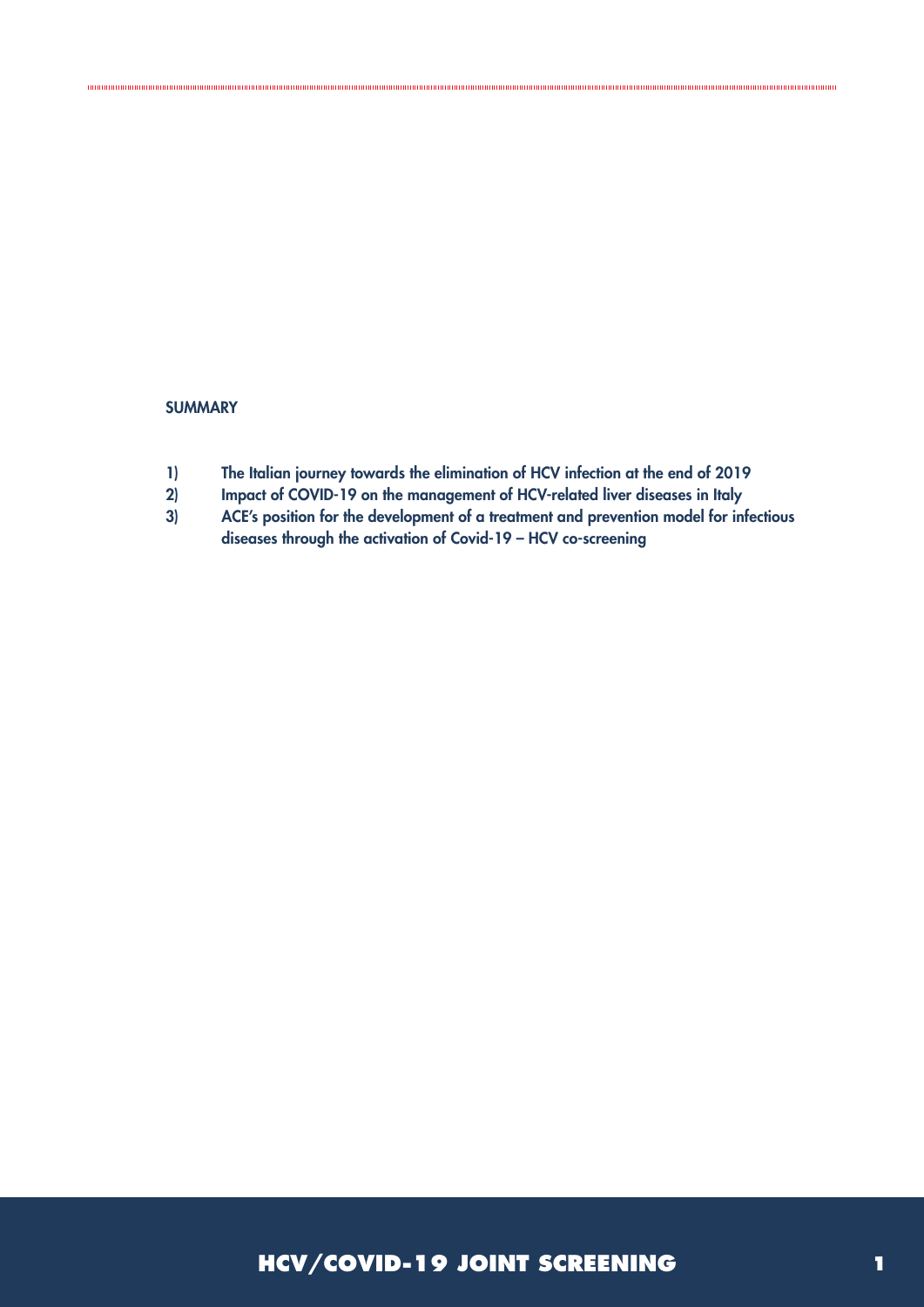#### **BACKGROUND**

Strictly implementing lock-down measures has been undisputedly effective for the management of the Covid-19 pandemic, as it has contained the spread of the virus. However, at the same time it has also been the reason for the delay of services and procedures concerning other diseases, which have been deemed "non-essential" or "deferrable". Potentially, such delays may result in increased morbidity and mortality due to many conditions, and they are therefore expected to have a severe impact on public health.

The availability of a safe and effective treatment to cure the hepatitis C virus (HCV) brought the World Health Organization (WHO) to set ambitious goals for the elimination of HCV within the year 2030<sup>(1)</sup>. However, the Covid-19 pandemic has delayed the onset of new treatments almost anywhere in Italy, and unless specific measures are undertaken, a negative impact on the achievement of WHO goals cannot but be foreseen. It should also be reminded that the Covid emergency has entailed further delay of the epidemiologic survey for the evaluation of the spread of active HCV infection nationwide, and of the relevant initiatives aimed at the emergence of the "underground".

## **Position paper**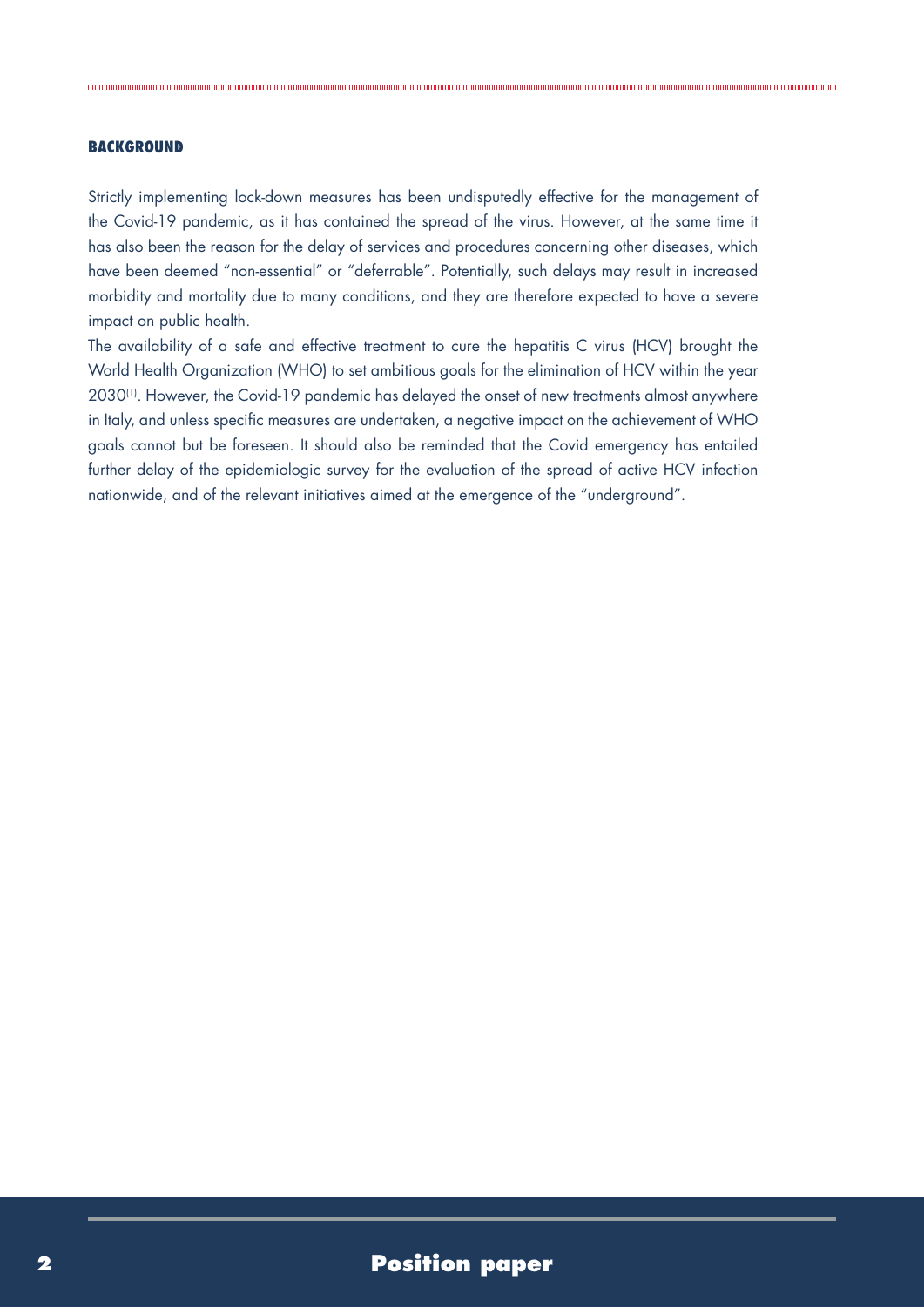#### **1) THE ITALIAN JOURNEY TOWARDS THE ELIMINATION OF HCV AT THE END OF 2019**

Hepatitis C is a global health issue with a great human, social and economic impact. According to the latest report by the World Health Organization (WHO), 71 million people are suffering from chronic liver disease due to hepatitis C virus (HCV) and, mainly because they exhibit scarce or mild symptoms, 80% of them remain undiagnosed, and 93% do not receive any treatment. Globally, more than 1,095 people die of HCV every day and 400,000 people die of HCV-related liver diseases every year <sup>(24)</sup>. In 2016 the World Health Assembly has approved a resolution to eliminate hepatitis infection by 2030 and the WHO has set the global goals for the cure and management of HCV infection, known as Global Health Sector Strategy on hepatitis (GHSS) goals. Eliminating the virus means the ability to diagnose at least 90% of infected people and to treat at least 80% of them within the year 2030 (1).

Forty new acute hepatitis C cases were reported in the SEIEVA register in 2019, with an incidence of 0.1 per 100,000 inhabitants, unvaried as compared to that of 2018 and halved as compared to 2009. In any case, nosocomial exposure represents the major risk factor (42,1%), followed by intravenous drug use (reported in 38.9% of the cases) and sexual exposure (30.6% of the cases). In 29.7% of the cases an exposure to aesthetic procedures (i.e. manicure, piercing and tattoos) was reported, while living together with an HCV-positive subject represents the least frequent among the analyzed risk factors (26.7%) (5).

As no universal screening program is in place allowing to diagnose HCV infection in the general population, no prevalence data is available in our country. However, the hepatitis C mortality rate in Italy is high (38 deaths per million inhabitants in 2016 versus EU average of 13 according to Eurostat), and the social burden is heavy (more than 200,000 patients treated from 2015 to today). The current estimated prevalence of HCV infection in our country is around 1%; rates up to 7% among people who were born from 1935 to 1944 were estimated in previous studies, with an increasing gradient from Northern to Southern Italy.

According to the estimates, around 281,000 patients with absent/mild to severe fibrosis and around 128,000 with cirrhosis were living in Italy and waiting to be diagnosed and treated at the end of 2019. A significant proportion of the infected is found among former users of intravenous drugs and to a lesser extent among people who underwent at-risk aesthetic procedures. Infections arising from the use of glass syringes before the introduction of disposable devices, or from blood transfusions, are found among the older population groups, with a prevalence peak in subjects of 50 years of age and 60% of asymptomatic subjects with age over 46 (6).

Early diagnosis and onset of treatment prevent disease progression, avoid the complications of the later stages of the disease (like liver cirrhosis and HCV-related extra-hepatic diseases), reduce the overall cost of treatment, and improve patients' quality of life. It is therefore essential that patients are identified and treated early.

The year 2019 has marked a decrease in the number of treatments of HCV infection as compared to those in 2017-2018, thus downgrading Italy from being on track with regard to the elimination goal. The lack of patients to treat due to underscreening is the major barrier to the elimination of HCV in several countries.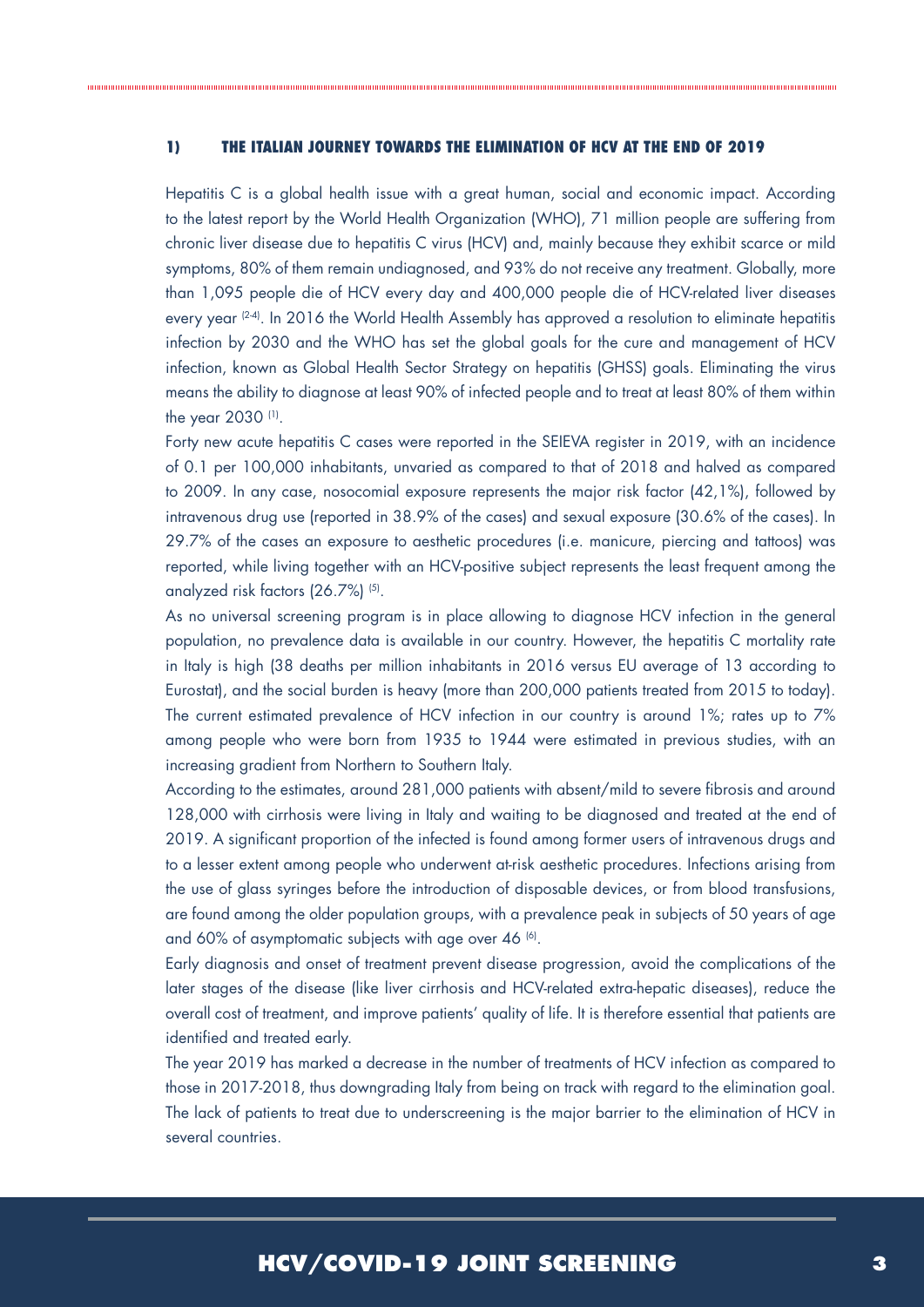## Through the implementation of HCV screening, diagnosis and cure programs that are based on effective health policies, it will be possible to achieve results that are closer to the elimination goals by the year 2030.

For this reason, sufficient funding was approved for the years 2020 and 2021 by the Parliament in order to ensure free screening for those born from 1969 to 1989, for subjects managed by public health addiction services (Servizi per tossicodipendenze, SerT), and for detainees.

*LAW nr. 8 of February 28, 2020, "Conversion into Law, with changes, of the Law Decree nr. 162 of December 2019, regarding urgent provisions in matters of postponement of law terms, public administration organization, as well as technological innovation". Official Gazette nr 51 of Feb 29 2020 – Ordinary Supplement nr 10*

#### *Art. 25-sexies*

*National free screening for the elimination of the HCV virus*

*1. Free screening will be ensured in the years 2020 and 2021 with experimental purposes for those born from 1969 to 1989, for subjects managed by public health addiction services (SerT), and for subjects detained in prison, in order to prevent, eliminate and eradicate the hepatitis C virus (HCV). 2. Via Decree by the Minister for Health, along with the Minister for Economic Affairs and Finance, upon agreement within the Permanent State-Regions Autonomous Provinces Conference, to be adopted within sixty days since the coming into effect of the conversion law of the present decree, criteria and modalities for the implementation of the screening as per comma 1 are defined.*

*3. Burden arising from the present article, equal to 30 million euros for the year 2020 and 41.5 million euros for the year 2021, is addressed through the use of resources allocated to the achievement of specific goals of the National Health Plan, in accordance with comma 34 of Article 1 of the Law nr 662 of December 23, 1996.*

### **Position paper**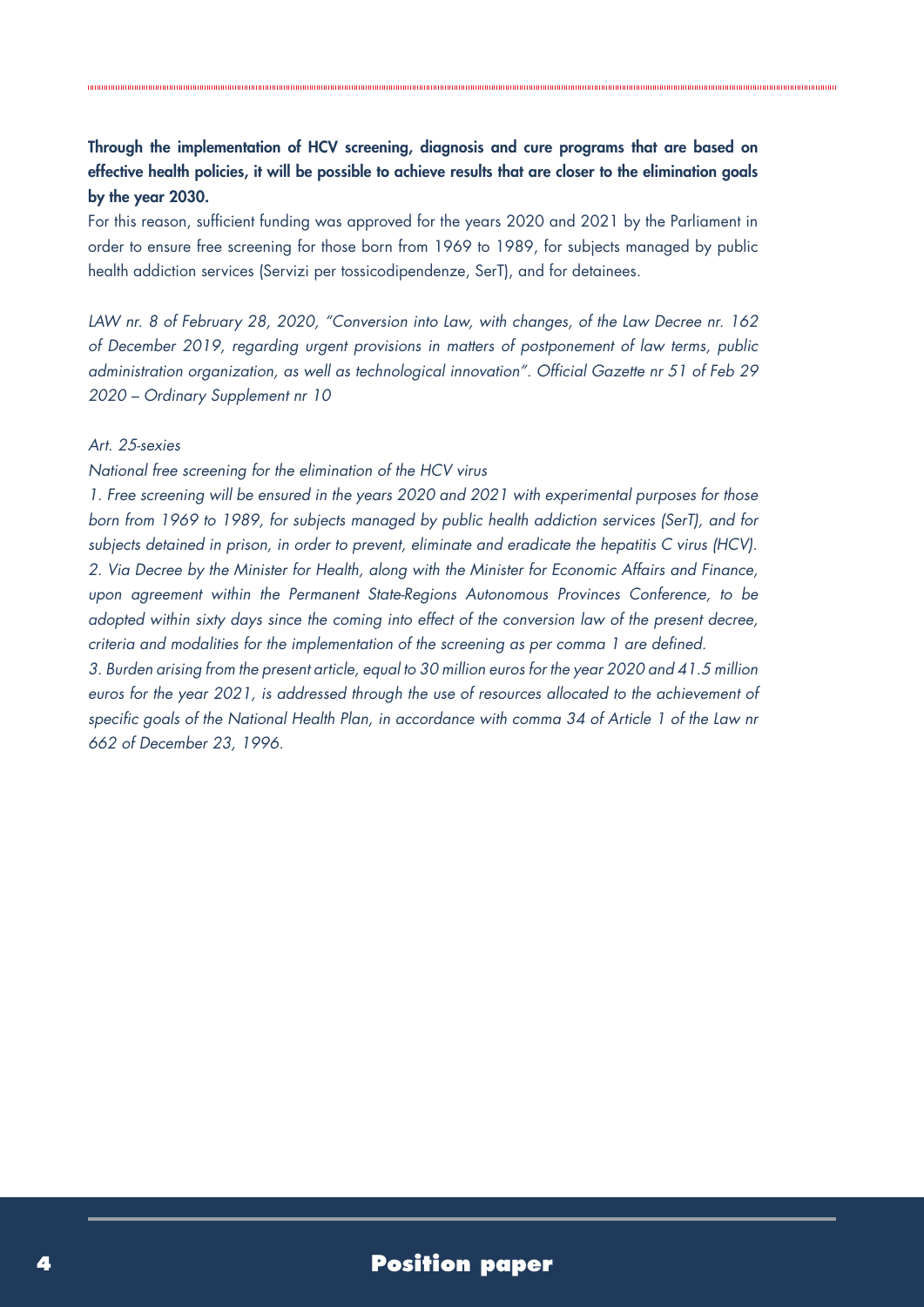#### **2) IMPACT OF COVID-19 ON THE TREATMENT OF HCV-RELATED LIVER DISEASES IN ITALY**

Since January 31, 2020 Italy too has suffered from a period of health emergency because of the COVID-19 pandemic. The overall number of cases since the beginning of the pandemic up to May 27 2020 has been 231,139, with 50,966 positive subjects, 33,072 deceased and 147,101 recovered. However, the real number of cases is much higher. The Italian Health System underwent a heavy reconversion aimed at the assistance of these patients  $\sigma$ , thus inevitably reducing attention and resources for the cure of common diseases.

Until recently, little was known about the impact of Covid-19 on patients with pre-existing liver diseases. According to a new study conducted by Oxford University Hospitals in UK and the North Carolina University in USA, patients with chronic liver disease or cirrhosis show elevated mortality rates due to Covid-19, up to 40% in patients with cirrhosis and 43 to 63% in those with decompensated cirrhosis as compared to 12% in patients with non-cirrhotic liver disease (8). These data suggest that the infection may directly or indirectly lead to liver function worsening.

The current spread of the COVID-19 infection on the Italian territory has caused a deep change in the health care assistance, aiming at the ultimate and worthy objective of dealing with the COVID-19 emergency. Such a context has therefore been the reason of the reallocation of bed capacities across hospital departments and the temporary interruption of specialistic clinical activities, including the hepatological ones.

A survey by EPAC on the difficulties accessing health care for patients with liver disease during the COVID-19 emergency has shown that the plan for the elimination of HCV must be totally redesigned. The emergency has forced a very high number of people to postpone follow-up visits, treatments, procedures and exams. At least 30% of these patients are affected by a severe form of disease. Continuing to postpone would expose patients to a high risk of even irreversible complications, with a negative impact on public health (9).

An exploratory survey by the Italian Association for the Study of Liver (Associazione Italiana Studio del Fegato, AISF) has highlighted a significant decrease of non-urgent outpatient activities in patients with chronic liver diseases. In detail, outpatient control visits in patients with non-cirrhotic hepatitis have declined in 12.43% of the centers, or were interrupted in 27.81%, and remotely managed via email and/or phone in 40.24%. Prescription of antiviral therapies remained unchanged only in 17.2% of the centers, was interrupted in 23.7%, and it was maintained, though with drastic reduction, in patients at the highest risk, that is, either with severe extra-hepatic HCV manifestations or compensated and decompensated liver cirrhosis (10).

Resumption of activities is therefore required, by rescheduling of non-deferrable activities and prioritizing based on liver disease stage, without leaving aside patient stratification by risk based on epidemiological factors, available tests and potential immunity.

In this regard, it would be necessary to use the approved HCV screening National funding to support testing as well as awareness campaigns, both across the general population and in the high-risk and high-prevalence populations, like subjects managed by addiction services and detainees. Such an approach should be comprised into the National Plan for the prevention of Viral Hepatitis (PNEV), the only document that the State-Regions Conference has acknowledged in 2015 (but never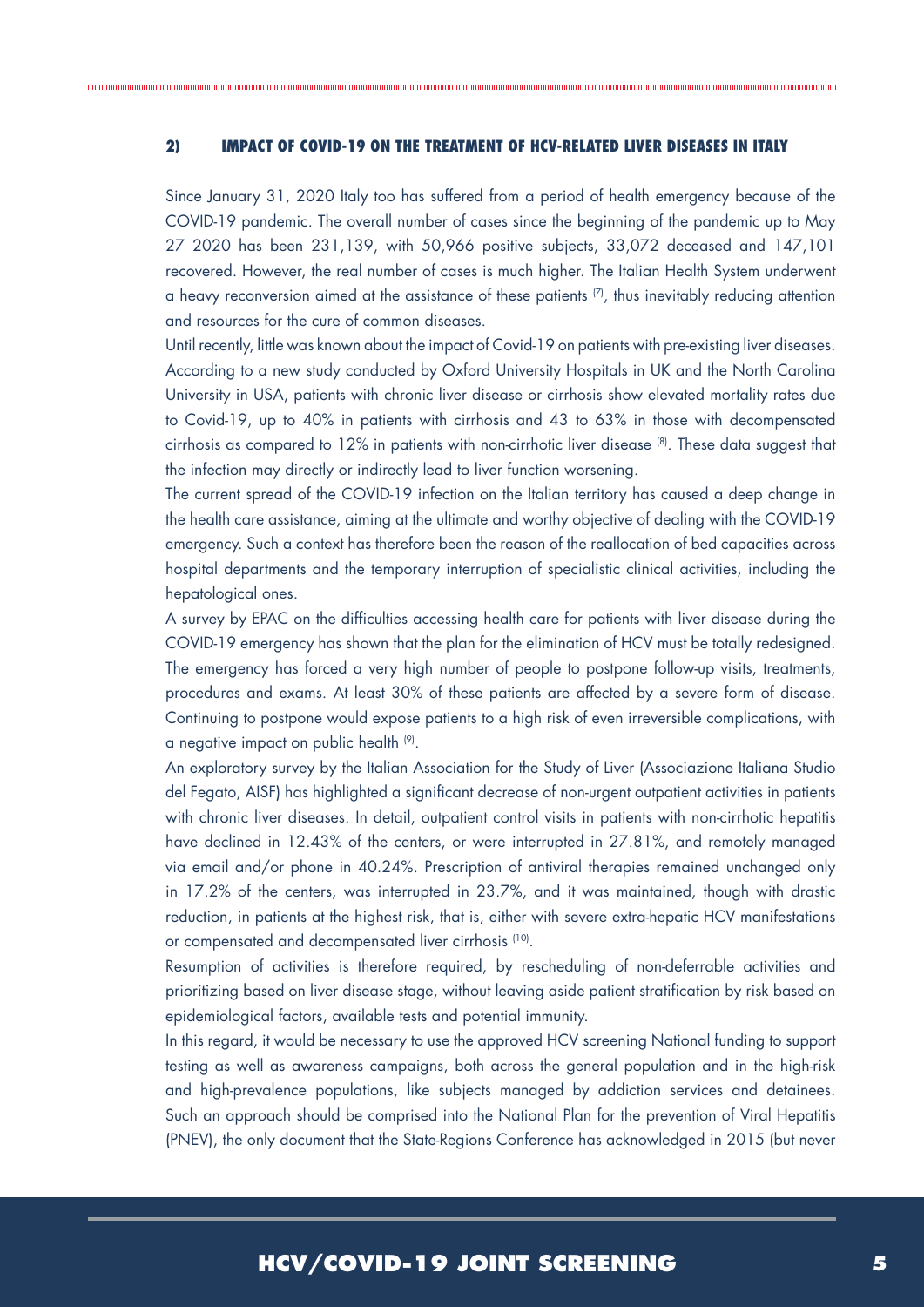implemented), so as to provide the Regions with instructions on how to implement specific elimination plans and protocols tailored for various types of patients with the involvement of all Health Care Operators engaged in managing HCV patients. Screening implementation should then be quickly followed by an early onset of patients' treatment.

Therefore, as of today, our National Health System should redefine its priorities redistributing the available resources and not neglecting other public health concerns like HCV infection and the elimination of it.

## **Position paper**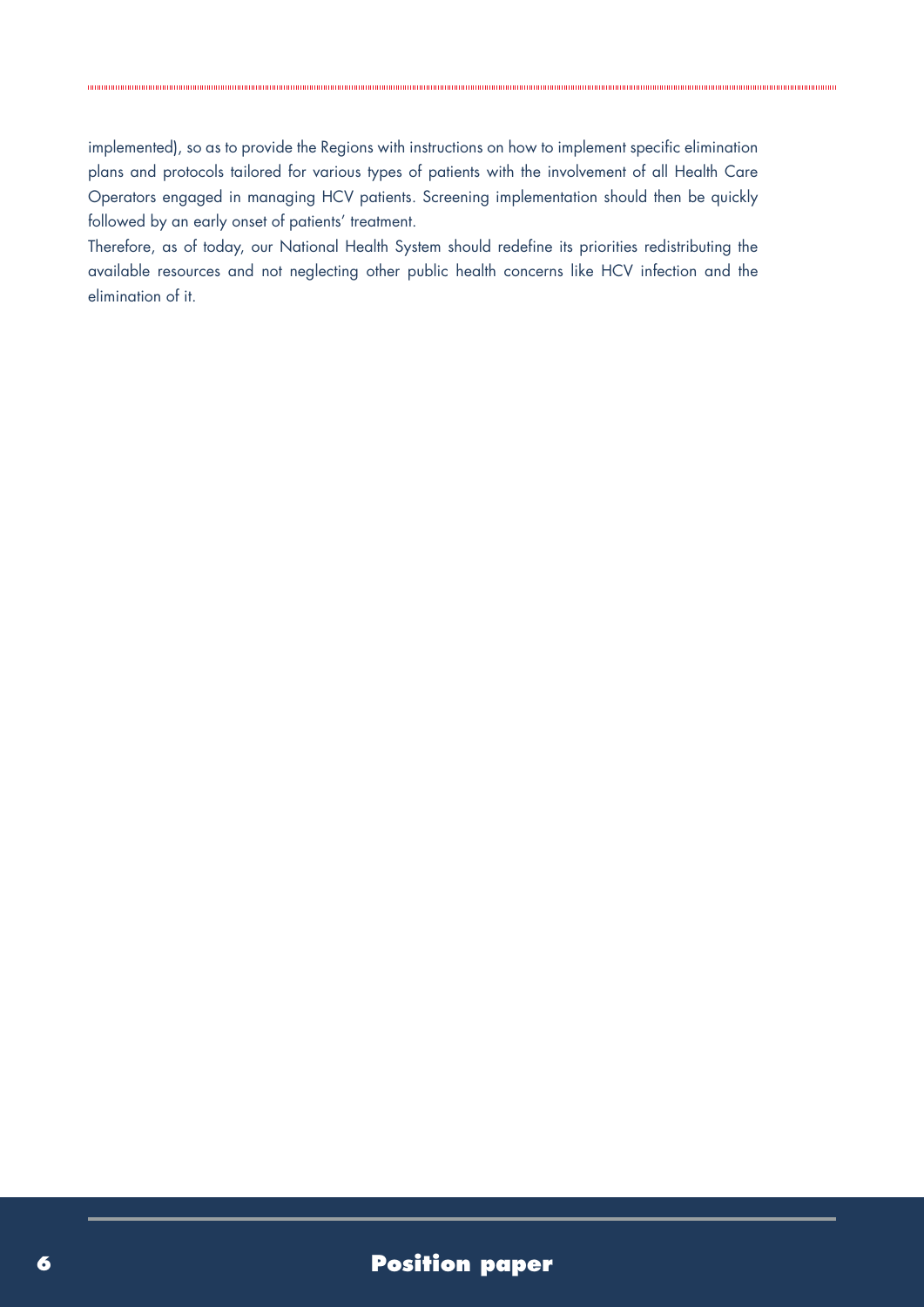#### **3) ACE'S POSITION FOR THE DEVELOPMENT OF A TREATMENT AND PREVENTION MODEL FOR INFECTIOUS DISEASES THROUGH THE ACTIVATION OF COVID-19 – HCV CO-SCREENING**

Two scientific societies, namely AISF – Italian Association for the Study of Liver, and SIMIT – Italian Society of Infectious and Tropical Diseases (Società Italiana di Malattie Infettive e Tropicali), along with EpaC onlus Patient Association, gathered under the acronym "ACE" – Alliance Against Hepatitis (Alleanza Contro le Epatiti), suggest that the antibody serological screenings for both Covid-19 and HCV viruses are coupled, thus capitalizing on the following benefits:

- increasing the spread of the Covid-19 serological testing, which may help increase the screening rate of viral hepatitis
- raising public awareness of the benefits of screening in facing infectious diseases, especially those for which definitive treatments are available, like HCV
- already existing screening programs for viral hepatitis (e.g. for at-risk categories) may help spread the screening of SARS-CoV-2
- highly sensitive and specific methods for measuring antibodies available for both viruses
- quick, reliable and easy to perform serological tests available for both viruses

The chance we have to perform tests allowing Covid-19 and HCV co-screening is unprecedented in its potential to make of Italy a country free not only from Covid, but also from Hepatitis C.

Based on the "Milleproroghe" Decree (translator's note: the annual decree extending the life of various government measures in Italy), which allocates the necessary funding to provide free HCV screening in certain categories of subjects in the years 2020 and 2021, ACE proposes that subjects born from 1969 to 1989, or managed by public health addiction services (SerT), and detainees, are also included in the serological screening program for Covid-19, through the measurement of both anti-Covid-19 and anti-HCV antibodies using the same venous blood samples.

With regard to general population, ACE proposes that the General Practitioners and Hospital Departments are involved, in order for them to be able to always make the evaluation and execute the serological measurements of anti-HCV and anti-Covid-19 antibodies.

As the population hosted in Assisted Health Residences suffered a severe impact from the Covid-19 pandemic, serological screening activities for this virus will certainly have to be performed in these subjects. As such population is composed by elderly subjects, who have been exposed to a higher risk of HCV infection in the past years (more than 140,000 HCV-positive subjects over 60 years of age are estimated in Italy), ACE proposes that the anti-Covid-19 and anti-HCV antibodies serological co-screening should be implemented also in such facilities.

Lastly, with regard to the type of testing to use in order to perform a joint Covid-19/HCV screening, the proposal is to proceed as follows:

- General population managed for Covid-19 at hospital and territory level (methodological Protocol for SARS-CoV-2 seroprevalence survey conducted by the Ministry of Health and ISTAT as per Law Decree nr 30 of May 10 2020) and specific population groups plus assisted health facilities' patients to be included in the HCV screening: perform both tests on blood samples.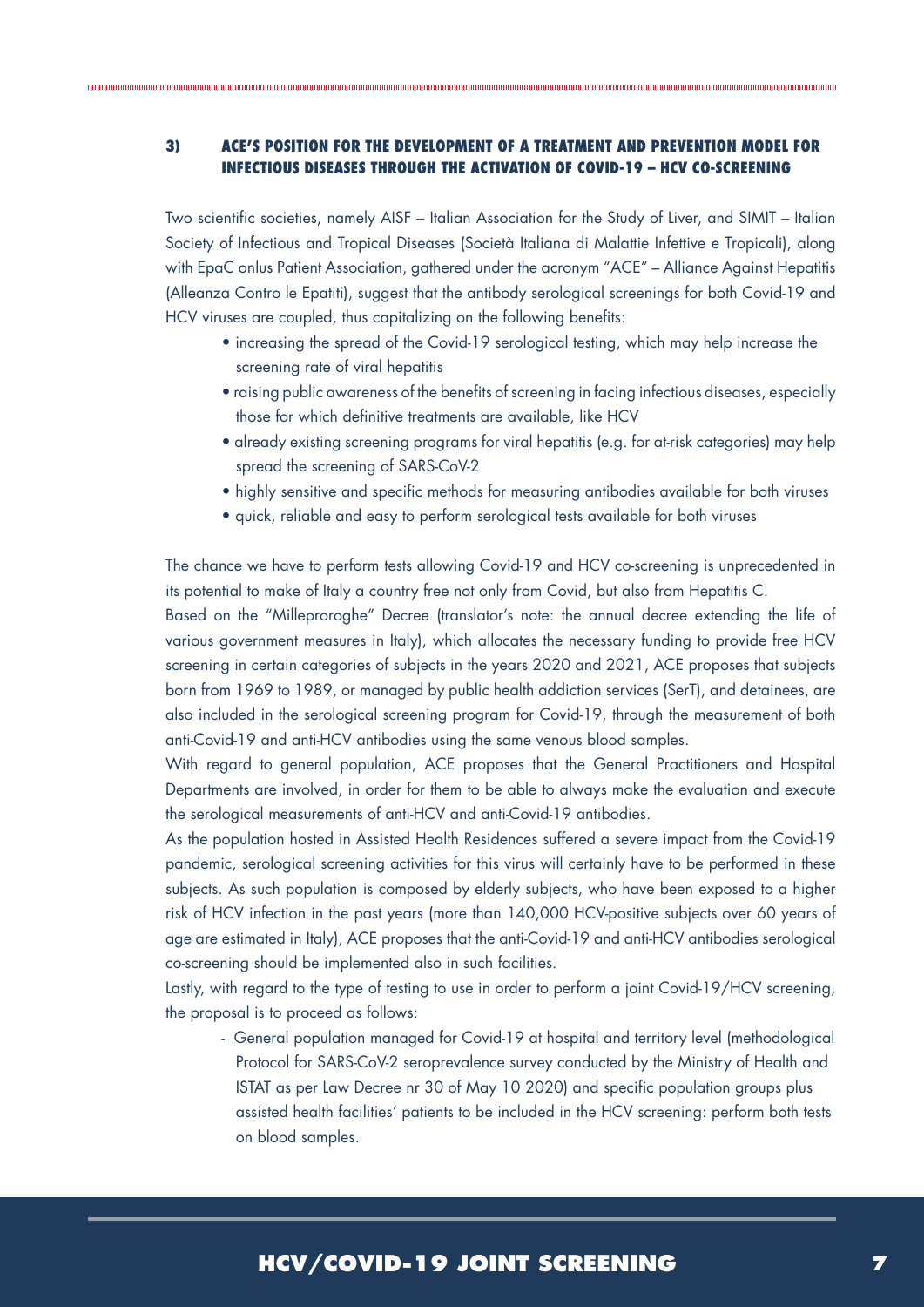- Special populations (subjects managed by addiction services and detainees): evaluation of potential use of Covid-19/HCV quick capillary testing (e.g. fingerstick test) in order to speed up the screening process in settings like addiction services and prisons, where the screening rate is generally low because of logistic barriers and the social and psychological context of these subjects.

The joint screening will give great impulse to such interventions and will accelerate the journey towards the elimination of hepatitis C and the achievement of WHO objectives by 2030.

Summarizing table of the populations who should undergo Covid-19/HCV joint screening based on the provisions of the HCV screening funding and Covid-19 serological survey

| <b>Populations at risk</b>                  | Anti-HCV antibodies serological<br>screening | Anti-Covid-19 antibodies serological<br>screening  |
|---------------------------------------------|----------------------------------------------|----------------------------------------------------|
| Subjects born from 1969 to 1989             | Already in place                             | Specific "general population group"<br>to be added |
| Subjects managed<br>by addiction services   | Already in place                             | To be added                                        |
| <b>Detainees</b>                            | Already in place                             | To be added                                        |
| <b>Assisted Health Residencies patients</b> | To be added                                  | Already in place                                   |
| <b>General population</b>                   | To be added                                  | Already in place                                   |